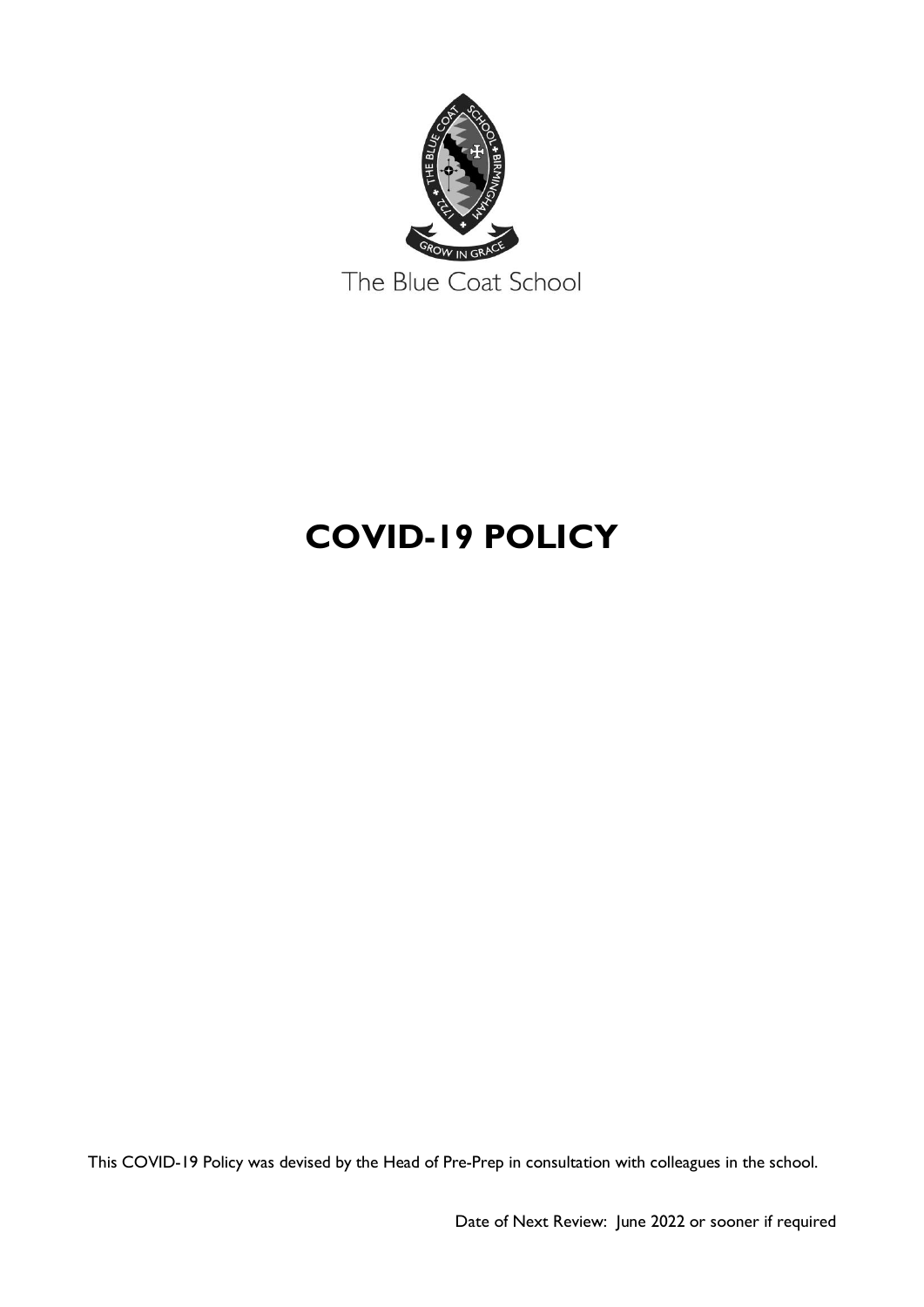The Blue Coat School Birmingham Limited

# **COVID-19 POLICY**

## **1. INTRODUCTION**

#### **1.1**

The School has complied fully with all Government guidance in respect of the COVID-19 pandemic and continues to do so by ensuring that it keeps abreast of any updates to the guidance or new guidance as and when these are issued. The [Risk Assessment](https://docs.google.com/spreadsheets/d/1wkL9mhmOkVUraKKFv_9nhA_0HlG6ffDhpvBlRxDkoqE/edit#gid=1738073634) is updated as and when there are changes in guidelines or practice. It also contains hyper-links to the relevant Government documentation.

#### **1.2**

During any period of enforced closure (either full or partial) or a phased return, Individual Risk Assessments are completed for all children not in school and who are considered to be at greater risk. These are reviewed at least every two weeks or sooner if circumstances change.

#### **1.3**

An additional appendix has been added to the Safeguarding and Child Protection Policy and an additional appendix has been added to the Behaviour Management and Exclusions Policy. These appendices set out additional expectations and requirements for the circumstances pertaining to the educational provision at the School due to the COVID-19 pandemic. These Policies are reviewed regularly.

#### **1.4**

All staff, extra-curricular providers, Visiting Music Teachers, and any other professionals are expected to ensure that they are fully aware of the COVID-19 Risk Assessment and all School policies and procedures and that they fully comply with them and with this COVID-19 Policy. Staff will be notified of any updates to the COVID-19 Risk Assessment and this Policy.

#### **2. PROCEDURES**

#### **2.1**

It is no longer a requirement for children to test for COVID-19 the symptoms of which are: continuous cough; high temperature, fever, or chills; loss or, or change in, the normal sense of taste or smell; shortness of breath; feeling tired or exhausted; aching body; headache; sore throat; blocked nose or runny nose; loss of appetite; diarrhoea; and feeling sick or being sick.

#### **2.2**

Children with mild symptoms such as a runny nose, sore throat or slight cough may still attend school. Children who have a temperature or who are unwell are advised to stay at home and avoid contact with others where possible. They may return to school when they are well enough and when they no longer have a temperature. Whilst testing is not recommended for children, children should stay at home for three days if they test positive.

#### **2.3**

Adults with Covid symptoms are advised to try to stay at home and avoid contact with other people until they feel well again. If they do leave home, the Government guidance is for adults to wear a mask and avoid crowded places to avoid infecting others. In the event of testing positive for COVID-19, adults are advised to stay at home for five days, or longer if still feeling unwell. Adults are advised to avoid close contact with any contacts known to be at higher risk of becoming seriously unwell if they are infected with COVID-19. However, close contacts of someone who has tested positive are no longer required to self-isolate or take daily tests. Guidance for household members is set out in the UKHSA guidance [Here.](https://www.gov.uk/guidance/people-with-symptoms-of-a-respiratory-infection-including-covid-19)

#### **2.4**

Online maths and English lessons will be provided for children in Years 1- 6 who have tested positive and who are at home as set out in 2.2 above. These should only be accessed if children are well enough to do so. Age-appropriate lesson materials will also be posted on Google Classroom for children to access if they are well enough to do so.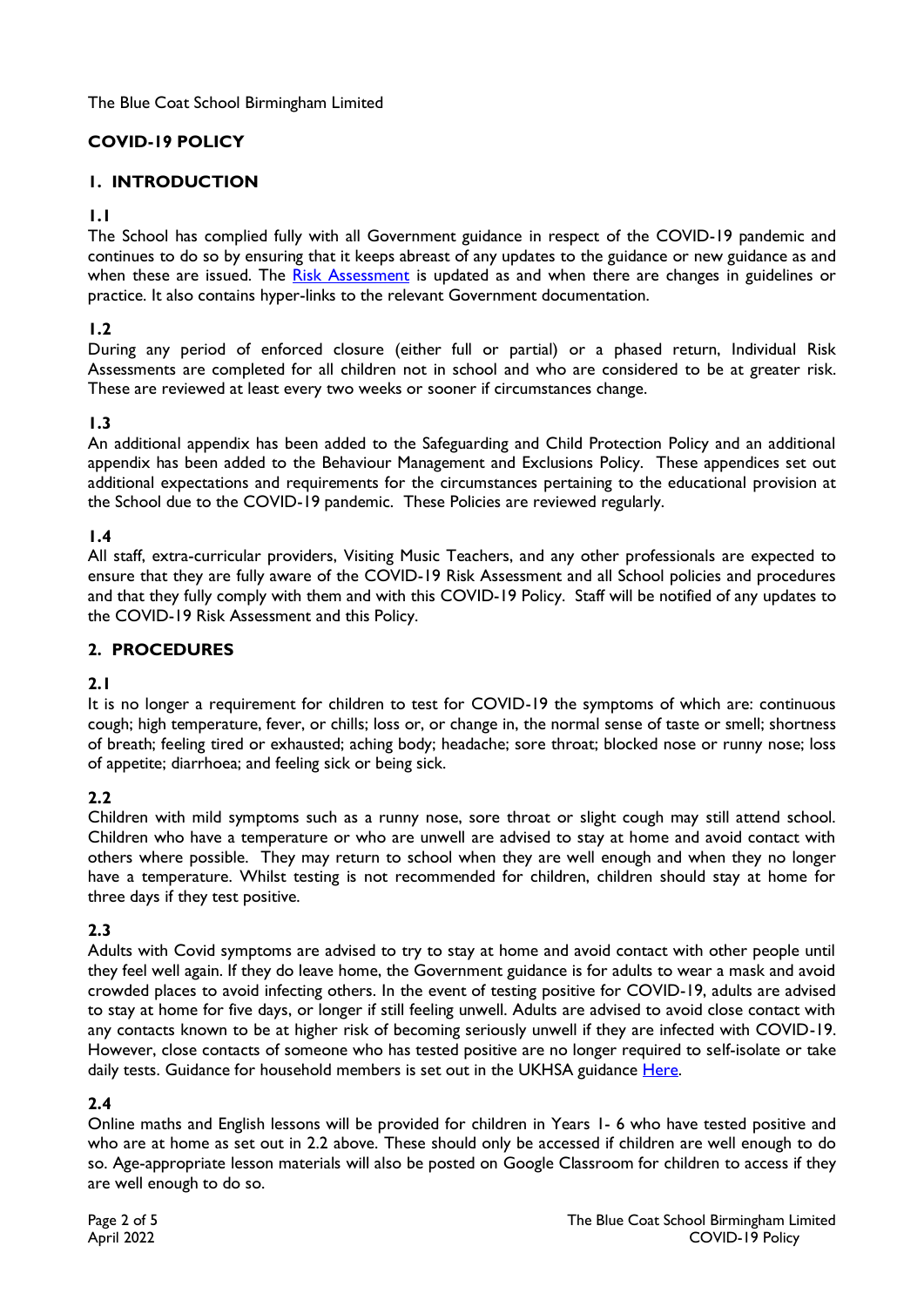## **2.5**

Parents should continue to notify the school if their child has COVID-19 symptoms or if their child has tested positive for COVID-19. This can be done using the [covid19@thebluecoatschool.com](mailto:covid19@thebluecoatschool.com) email address. All pupil absences must be reported to the School on the first day of any such absence. Staff must also notify the school if they have tested positive for COVID-19 using this email address.

## **2.6**

The School will make notifications to public bodies such as the UKHSA regarding COVID cases at the school where required to do so and the School will act on any advice.

## **3. SCHOOL, LOCAL OR NATIONAL LOCKDOWNS**

## **3.1**

The School recognises that additional measures may be required to help manage a COVID-19 outbreak within the school; as part of a package of measures from the Government or the NHS responding to a Variant of Concern (VoC) or to extremely high prevalence of COVID-19 in the community or to prevent unsustainable pressure on the NHS.

# **3.2**

Any changes to procedures due to a School, local or national lockdown or any requirements to impose restrictions on our current practices will be communicated to governors, staff, and parents via a range of methods which may include virtual meetings and electronic communications. The Risk Assessment will be re-evaluated, and governors, staff and parents will be informed. Any restrictions on attendance would only be considered as a short-term measure and as a last resort. During any lockdown period or any period of phased or full return, the School will follow the DfE Guidelines and any NHS guidelines pertaining at any given time to ensure the safety of all children, staff, and parents as far as possible.

#### **3.3 Remote Learning**

## **3.3.1**

Details of our Remote Learning provision are set out in Appendix 8 of the Safeguarding and Child Protection Policy which also sets out how the School would promote the safety of the children online and the safeguarding provisions that the School would make in the event of a School, local or national lockdown.

## **3.3.2**

Support will be provided for children completing distance learning work at home through regular contact with staff both remotely and through regular phone calls. Any child thought to be vulnerable, or at risk or in need of additional pastoral support will also be contacted by a member of the pastoral team. A record of the phone calls will be made on iSAMS, and these records will be reviewed by the Designated Safeguarding Leads (DSL) so that any safeguarding concerns can be followed up. Staff members are also required to inform a DSL of any safeguarding concerns they identify.

## **3.3.3**

Support will be provided for children returning to school or starting at the school to help them to adjust to new or changed routines. Pastoral and mental health support will be provided to children as required.

#### **3.3.4**

Online safety will be actively promoted during any School, local or national lockdown. Parents and staff will be reminded about the requirements as set out in the School's Online Safety Policy, Remote Learning Policy, and ICT Acceptable Use Policies. Links to websites and apps will be checked by staff before signposting children to these in their Distance Learning.

#### **3.3.5**

Access to a Designated Safeguarding Lead will be provided to staff during the working day. This might be remotely. If none of the DSLs are available because they are unwell, then support with safeguarding matters could be obtained from a link school, details of which would be available from the Headmaster or his PA. *See also Appendix 2.*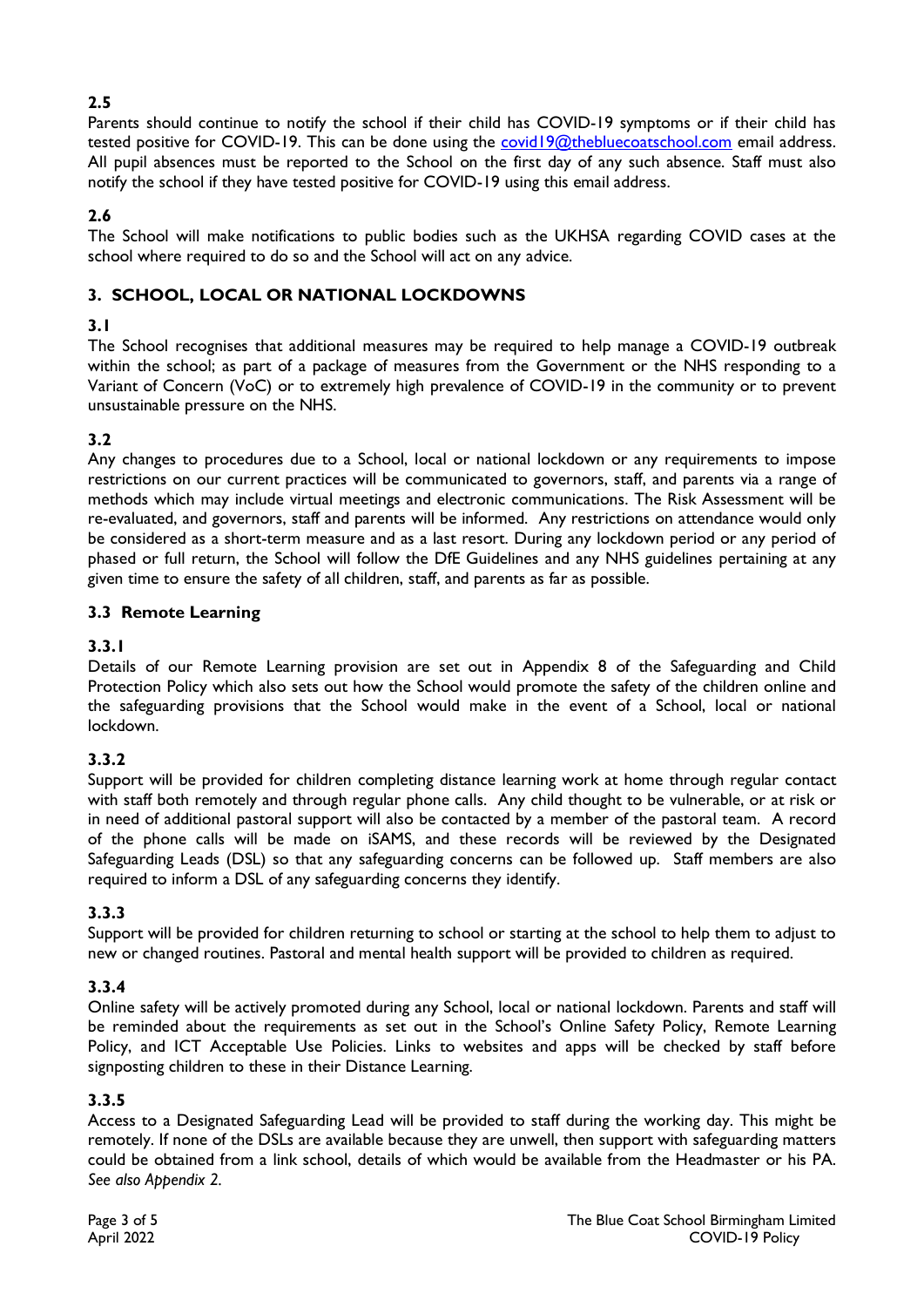## **3.4 Special Educational Needs and Disabilities (SEND)**

# **3.4.1**

The SENCO will provide support to children with Learning Support needs through the distance learning programme and through individualised remote learning support should there be a further lockdown period either nationally or locally. They are also available remotely for staff to consult about specific concerns about children.

# **3.5 Early Years Foundation Stage (EYFS)**

# **3.5.1**

The Statutory Framework for the EYFS, including the responsibilities for safeguarding and caring for the children must be followed.

# **4. PRECAUTIONS**

## **4.1**

All the precautions and procedures of this Policy and other relevant whole school policies and procedures will be followed to minimise risks to the health and safety of the pupils, staff and others affected by the School's activities and to promote their welfare. These include:

- The completion of all relevant health and safety checks in accordance with the required schedules with any remedial works addressed as required.
- The completion of any additional health and safety checks on a more frequent basis to ensure that practices are as safe as possible and Links to websites and apps are checked by staff before signposting children to these.

#### **4.2 Safe Working Practices for COVID-19**

#### Safe working practices include:

- **Presence at school** The attendance and isolation requirements are set out in Section 2 above.
- **Hand washing** Staff and children are required to wash their hands at regular intervals throughout the day for at least 20 seconds following the Government guidance for handwashing techniques. In particular, they should wash their hands after coughing or sneezing, after using the toilet, before and after handling food and before or after playtimes. Young children are supervised whilst washing their hands to ensure that they do this correctly. Signage is on display around the campus reminding campus users of these expectations. Hand sanitisers are accessible at key locations around the campus, especially where resources might potentially be shared. Additional outdoor sinks are available outside Pre-Prep and also in the Quad.
- **'Catch It, Bin It, Kill It'** protocols are followed after sneezing or coughing. Signage is on display around the campus to this effect. Tissues have been provided in all rooms and lidded bins have been provided for the disposal of used tissues. Adults and children are encouraged not to touch their faces, eyes, noses, or mouths.
- **Face masks** It is no longer a requirement for face masks to be worn in any situation although these can be worn if wished. In the event of a local outbreak, it may be necessary for further guidance on the wearing of face coverings to be issued.
- **Ventilation**  All staff must ensure that working spaces are well-ventilated. Windows should be closed at the end of the day to assist the housekeeping staff.
- **Cleaning** Enhanced cleaning remains in place with cleaning of regularly touched surfaces cleaned at intervals during the day.
- **Minibuses and coaches** Children will use minibuses and coaches to attend events such as fixtures or for visits. The minibuses will be cleaned by School staff and the coach companies will ensure that their vehicles are cleaned. All vehicles will be well-ventilated whilst in use. Staff and children will wash their hands before and after usage of these vehicles or use hand sanitiser if this is more practical.
- **Records** Records are maintained of children and adults who have COVID-19 symptoms or who have tested positive for COVID-19.